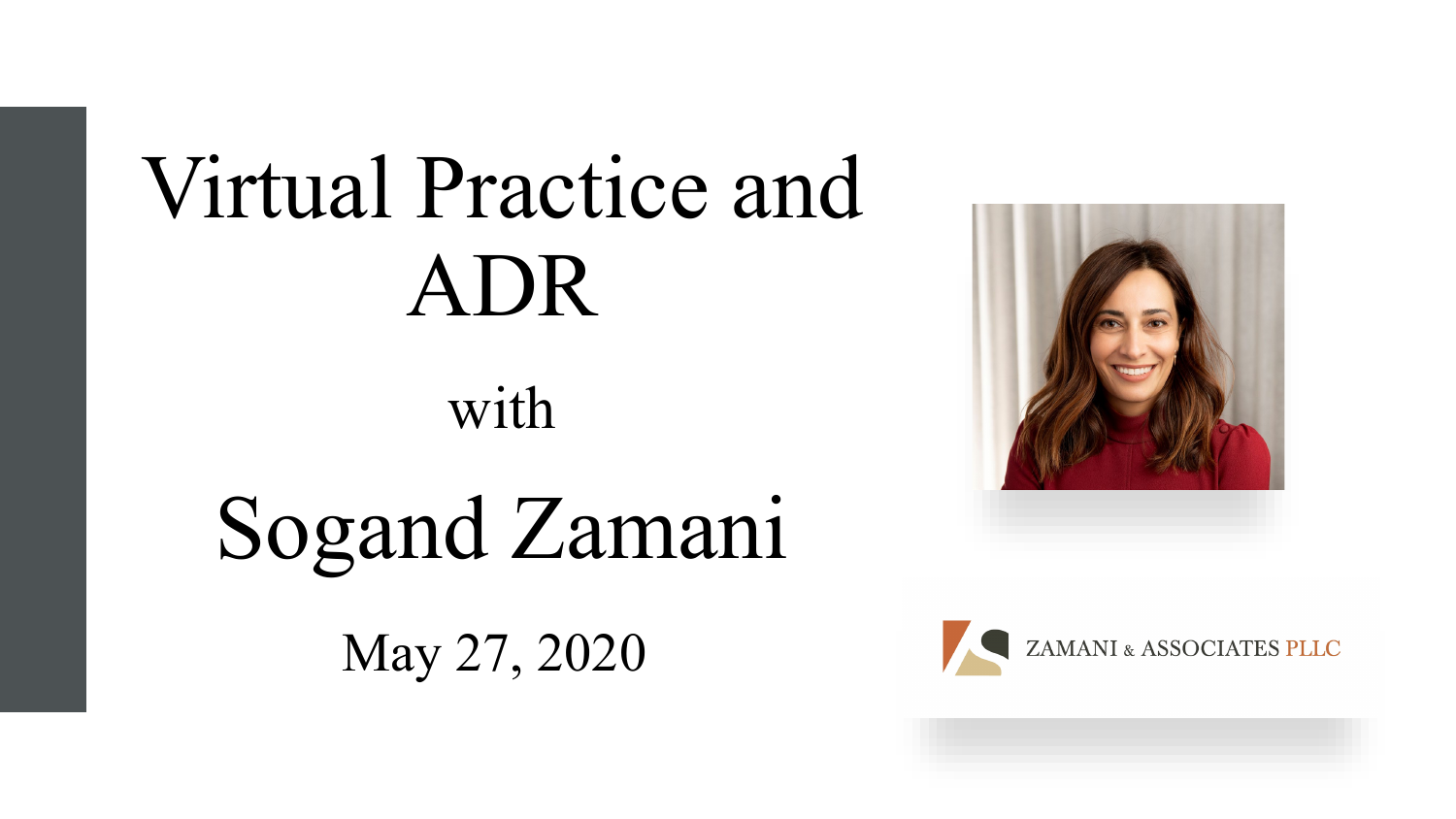

# ZAMANI & ASSOCIATES PLLC

### Practice Areas

#### *❖* Adoption

- Domestic/International
- Second/Foster/Step-Parent
- Private/Agency

#### **Assisted Reproductive Technology**

- Egg/Sperm/Embryo Donors
- Surrogacy/Gestational Carriers

#### **Family Law**

- Prenuptial Agreements
- Custody
- Divorce
- Alimony and Child Support
- Civil Protection Matters

### ADR Roles

#### **Trusted Advisors**

**Negotiators** 

**Mediators**

**Collaborative Professionals**



\*Licensed in DC and MD

(202) 510-9112 [szamani@zamaniassociates.com](mailto:szamani@zamaniassociates.com) [www.zamaniassociates.com](https://www.zamaniassociates.com/) Zamani & Associates PLLC 2121 K Street, NW Suite 900 Washington, DC 20037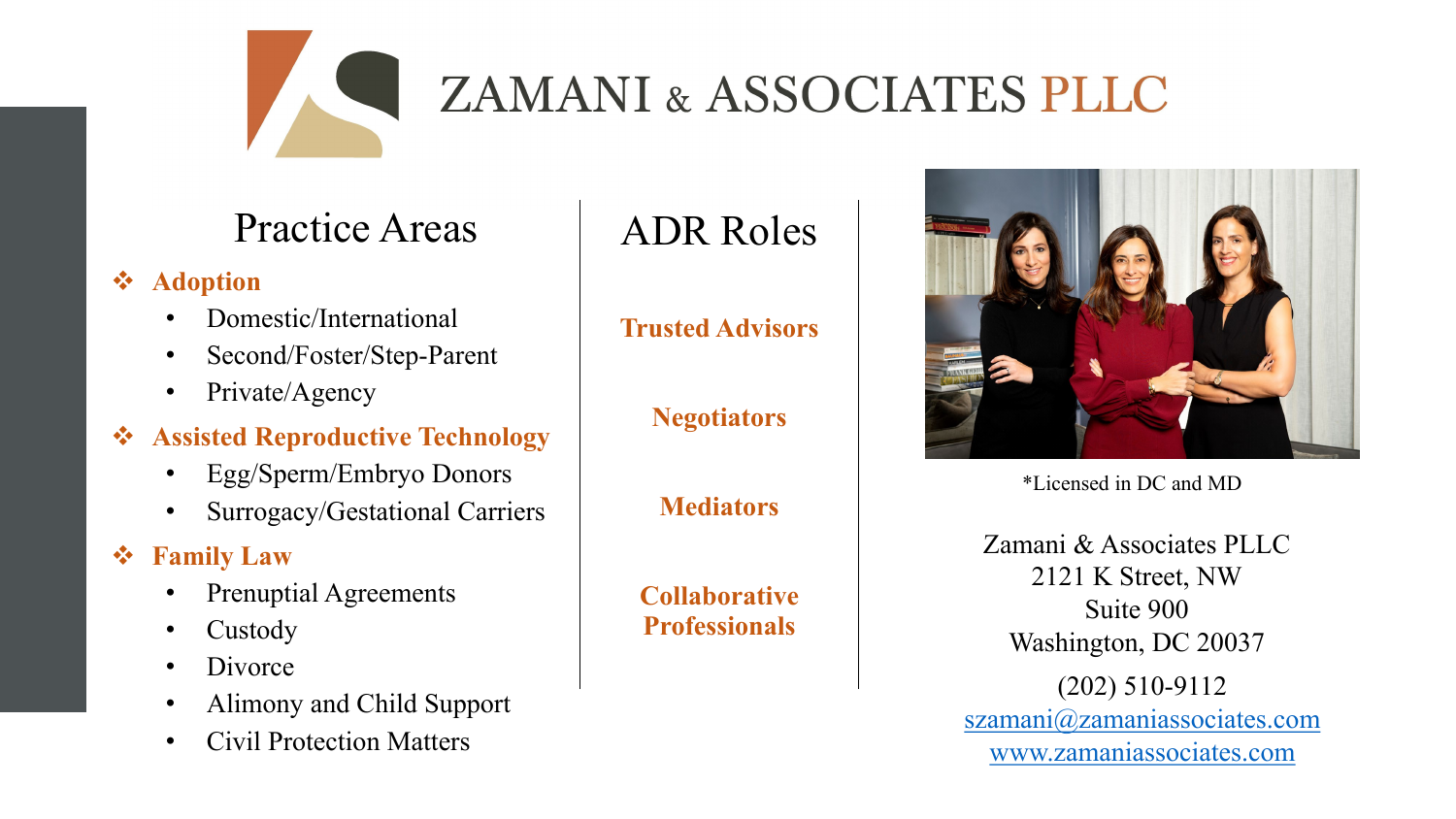# Benefits of Virtual ADR

#### **1. Removes Barriers to Participation**

#### **2. Lowers Costs**

- Eliminates costly travel time, and traffic concerns
- Reduces chance of delayed, missed meetings
- Idle time decreases due to ability to stagger meetings
- Clients save vacation hours, lost pay, and child care

#### **3. Flexibility**

- Coordinate multiple calendars with greater ease
- Opens up greater options for meeting times

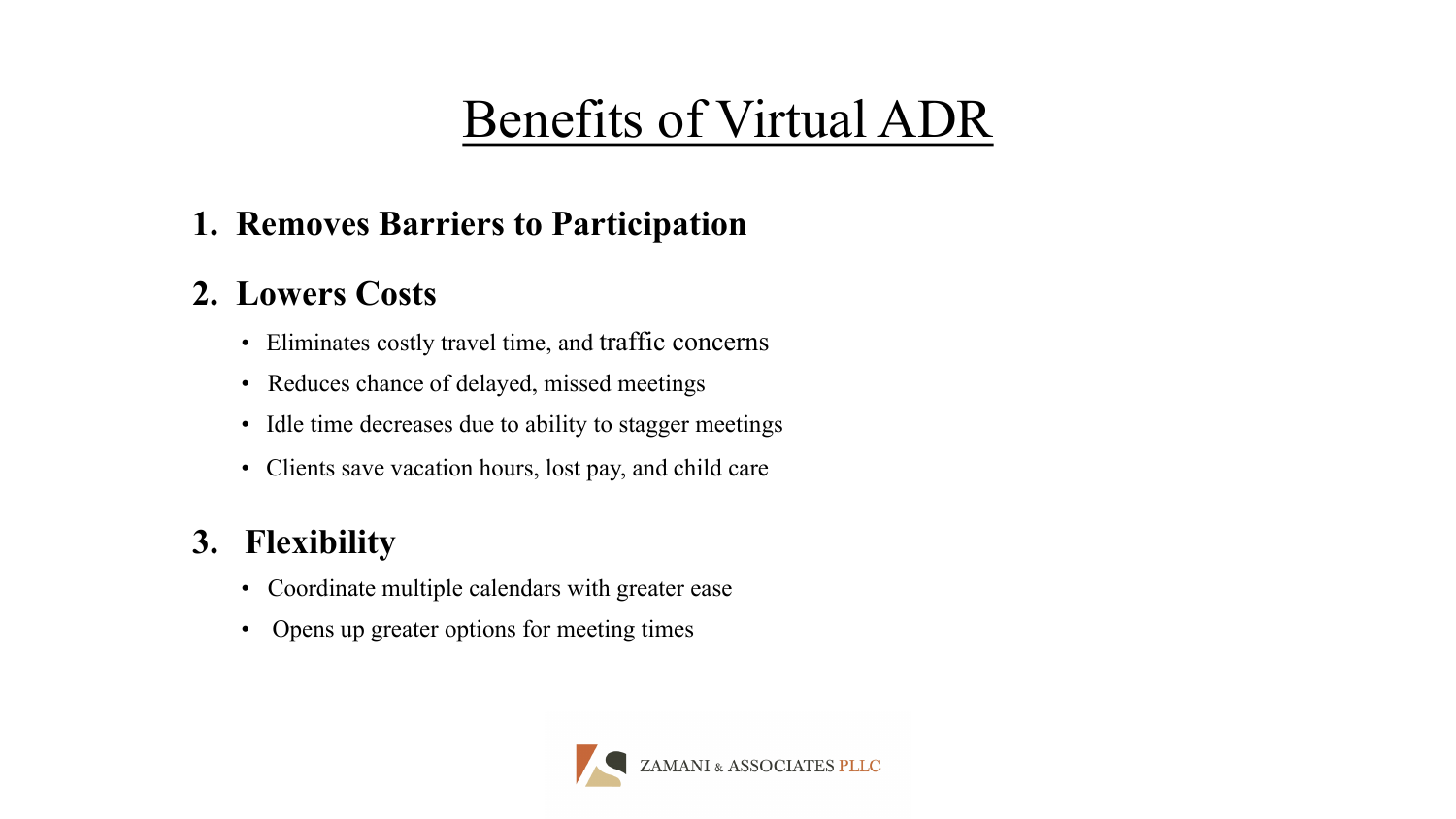## Benefits of Virtual ADR

### **4. Convenience**

- Ability to present materials, share screens, offer white boards (e.g. minutes, drafts, support calculations etc.)
- Increased communication options through confidential chats
- Enables active participation by parties
- Enables parties to account for/manage childcare more easily

### **5. Reduces stress and fear**

- Reduces heightened emotions and associated lack of trust that occurs in-person interactions
- Posturing decreases
- Safe physical space

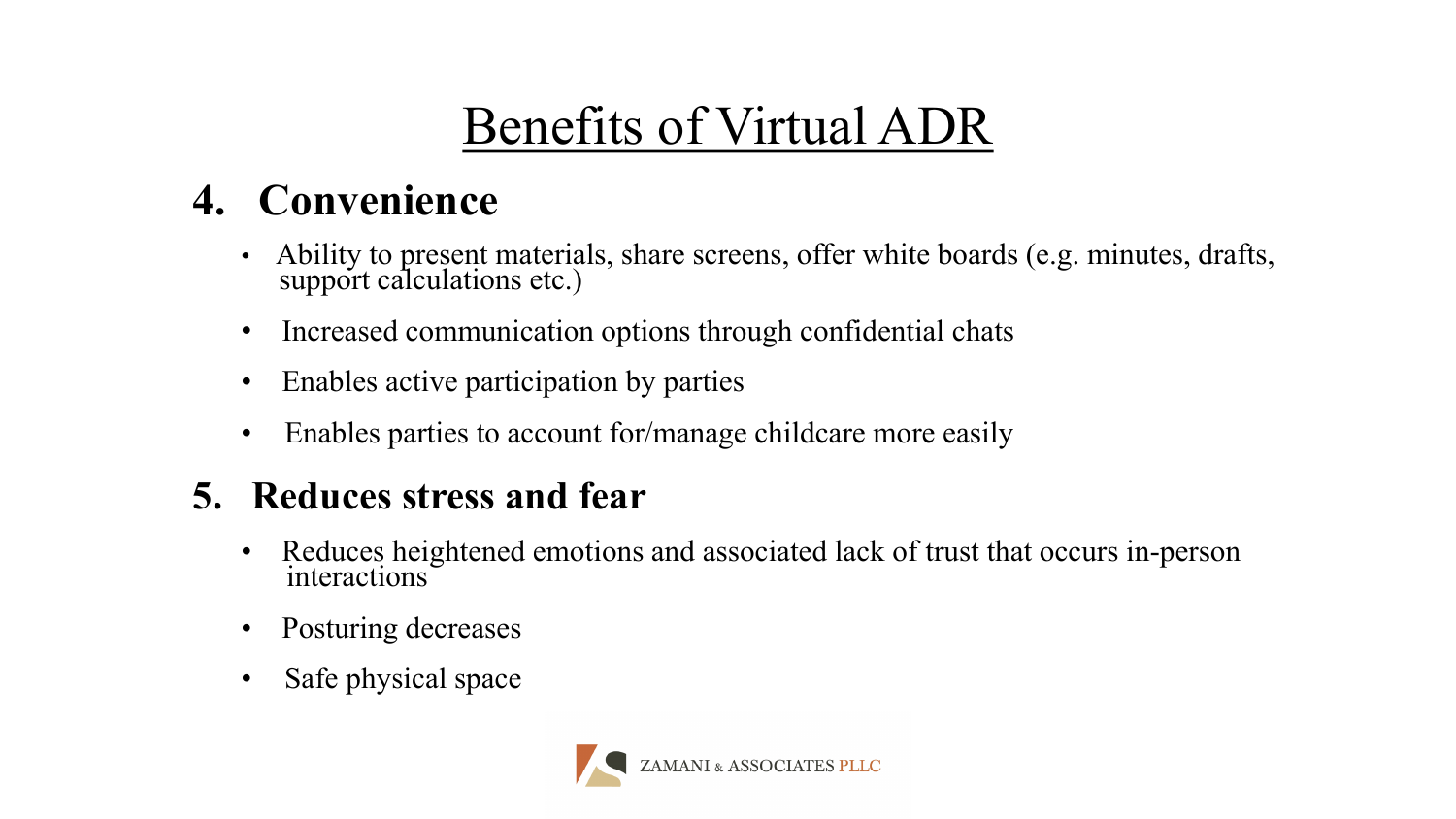### Concerns

#### **1. Different Distractions**

- Hard to tell if parties are distracted
- Parties may lose focus, hard to discern

#### **2. Confidentiality and Privacy Loss**

- Breaches are possible
- Less control over environment
- Sessions could be hacked

#### **3. Technology Disruptions/Failures**

- Disrupt flow and efficiency of the process
- Loss of trust
- Backtracking

#### **4. Limited Communication**

- Our ability to interpret the non-verbal the most important form of communication is limited
- Cannot integrate or acknowledge parties through important gestures

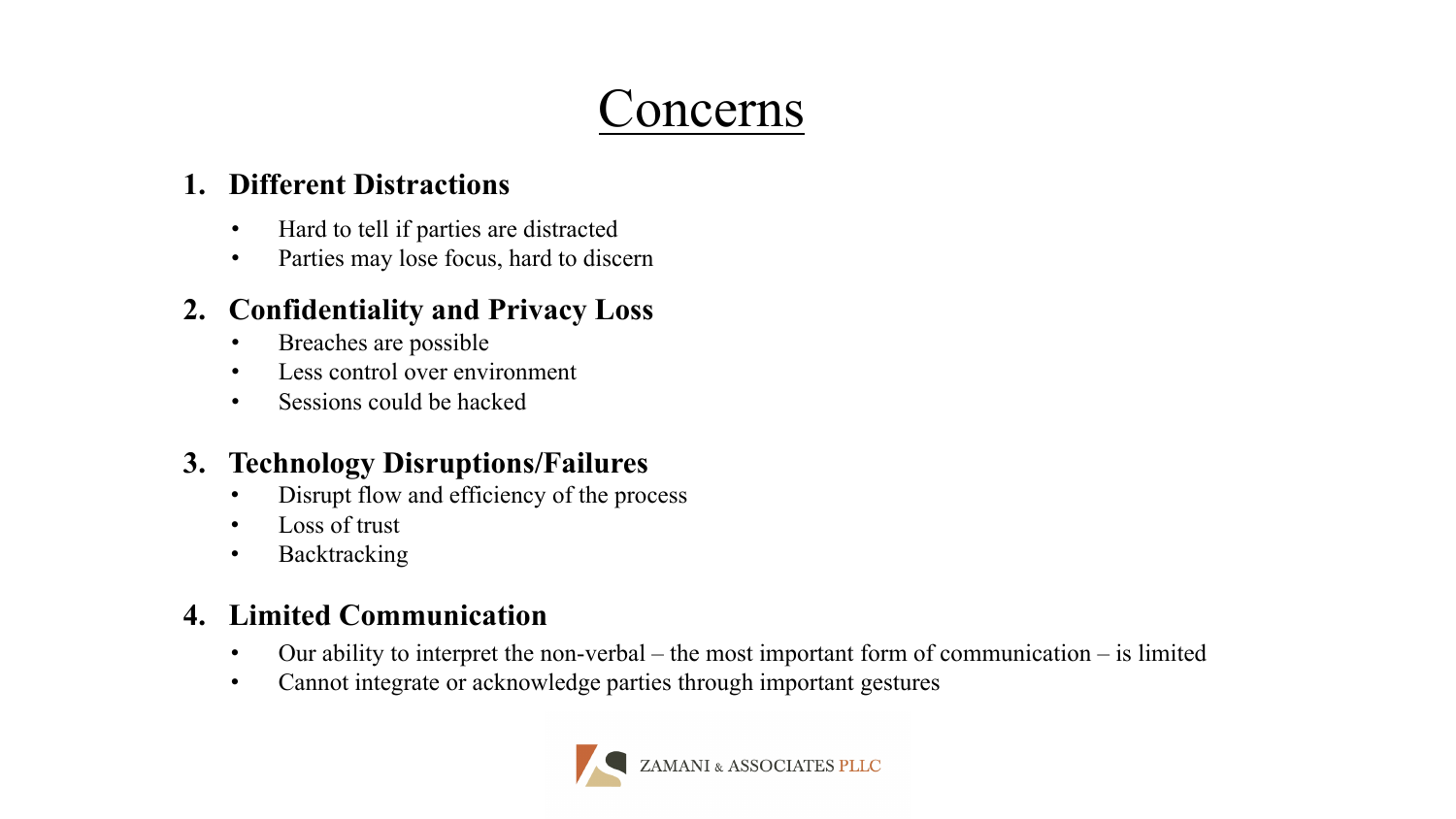#### **1. Create a productive, secure working environment for yourself**

- DO have a dedicated, private space free from distraction
- DO have a satisfactory, secure WiFi connection
- DO have all documents you need in advance and available for easy viewing
- DO account for note taking and simultaneous screen sharing
- DO have a systematic way to keep personal files out of view from camera and screen shares
- DO ensure all participants show face, torso and arms
- DO consider your own day, plan around expected interruptions
- DO turn off notifications and asks clients to do the same
- DO use quiet/in-session signs
- DO dress the part respect the process and the solemnity of ADR

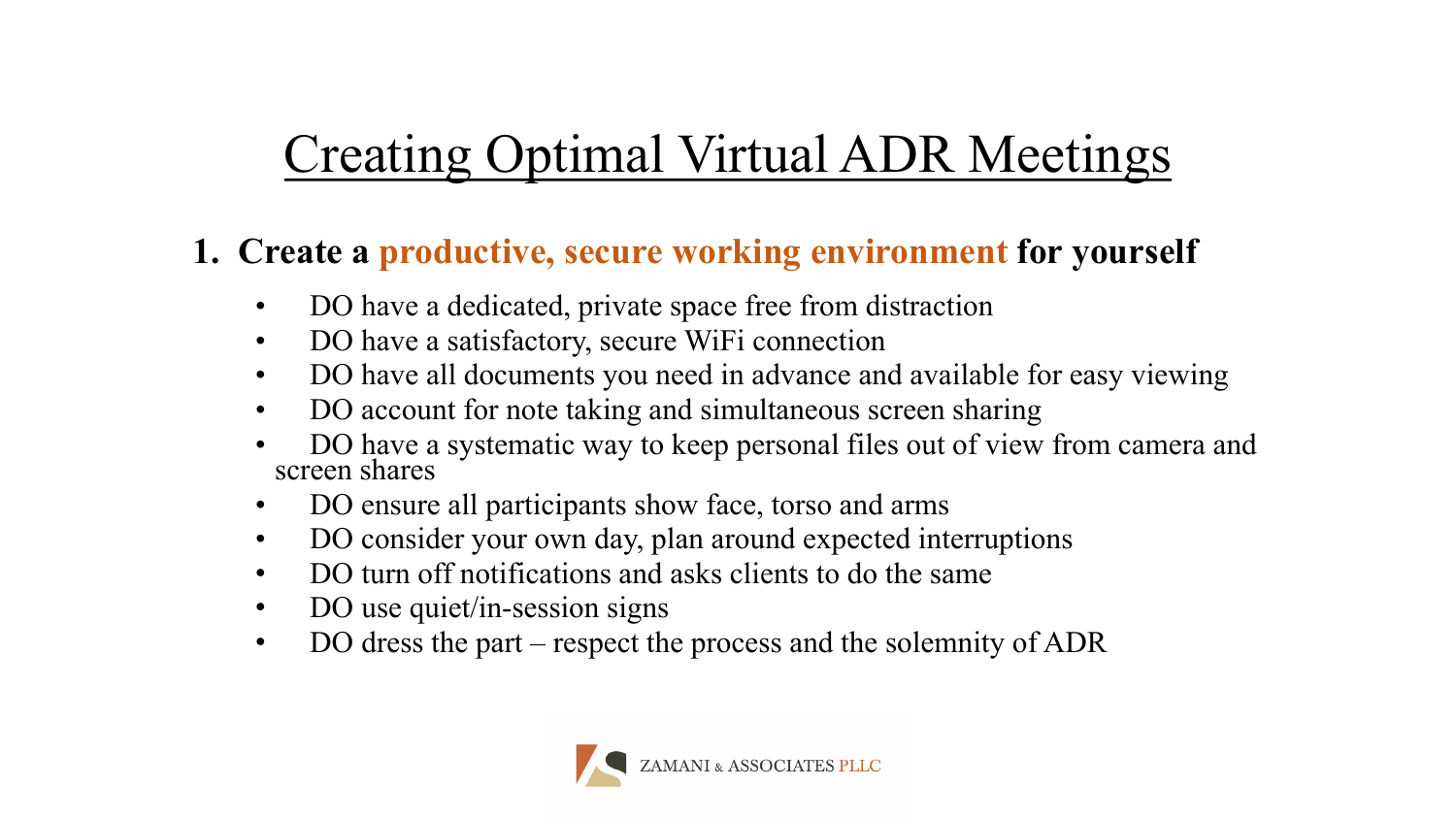#### **2. Provide a private, confidential virtual meeting**

- DO establish a private environment in your workspace
- DO convey the importance of privacy to parties in advance
- DO document requirements related to the use of your virtual technology (e.g. fee agreement, virtual platform use agreements)
- DO consider what options you will employ *within* your virtual platform (e.g. chats, break-outs, full-group sessions)
- DO test-run and familiarize yourself with your platform prior to use

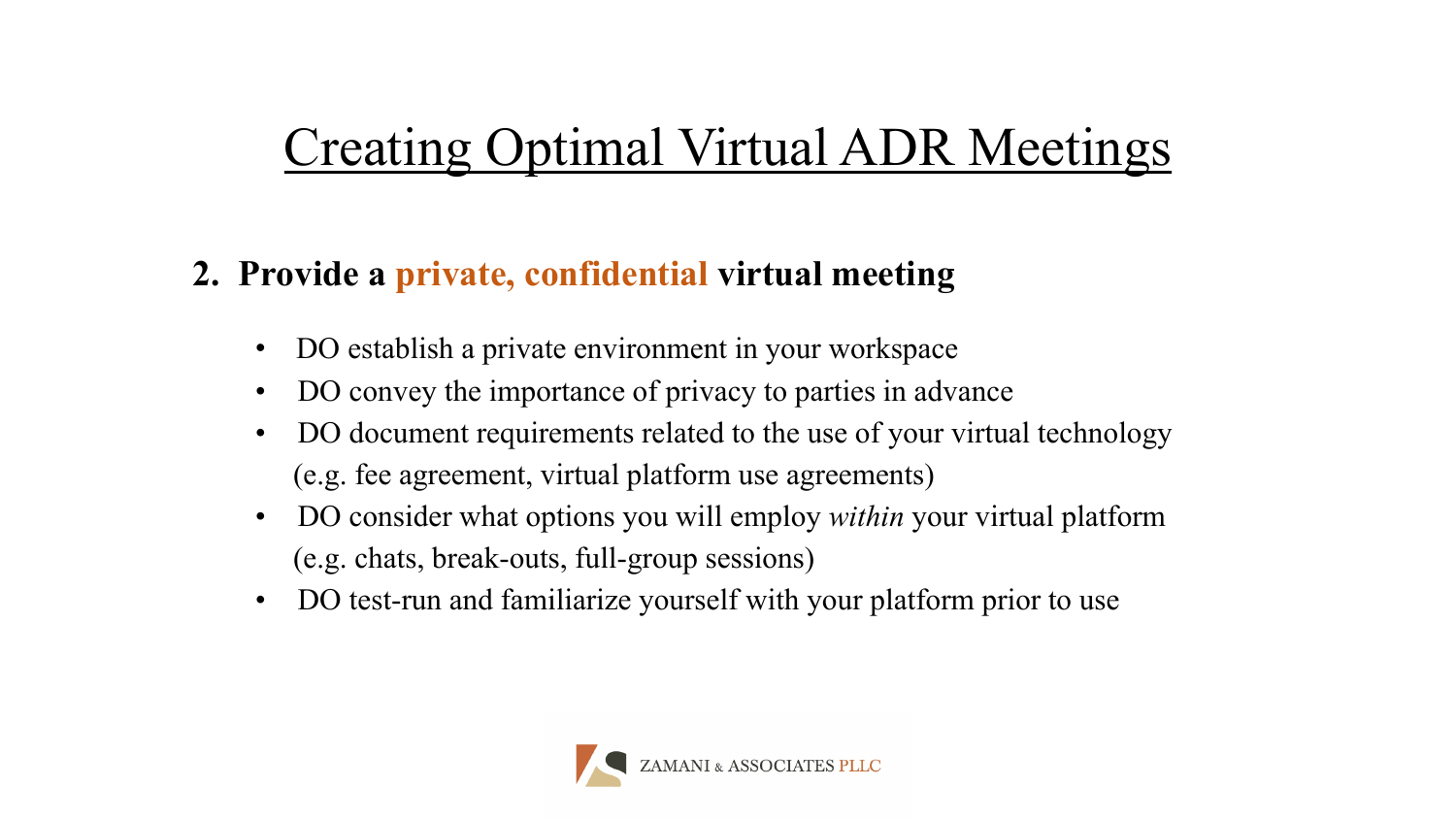### **3. Memorialize Expectations Regarding Confidentiality**

- Clients choose to participate, bear some responsibility to foster confidential environment
- Include tech and confidentiality provisions in your ADR engagement agreement including:
	- **Agreement to share and store information online or through apps**
	- Acknowledgments regarding limitations on privacy, security of platforms/apps
	- Requiring clients to inform you if they have heightened security requirements for any reasons
	- $\Box$  Agreement to use online or virtual platform for calls, meetings, chats, break-outs
	- $\Box$  Identify platforms and virtual technology you may use
	- $\Box$  Requiring clients to download, familiarize self with the apps in advance
	- $\Box$  Requiring clients to abide by prohibitions on recording
	- Requiring clients not to cause (directly or indirectly) purposeful or inadvertent recording
	- □ Requiring client to alert you if they become aware of a breach of confidentiality or privilege and to destroy any such information of which they become aware
	- $\Box$  Requiring clients to have an interruption-free, private space and respect meeting times
- Parties may share same physical location  $\rightarrow$  discuss ground rules for privacy and in-person interactions

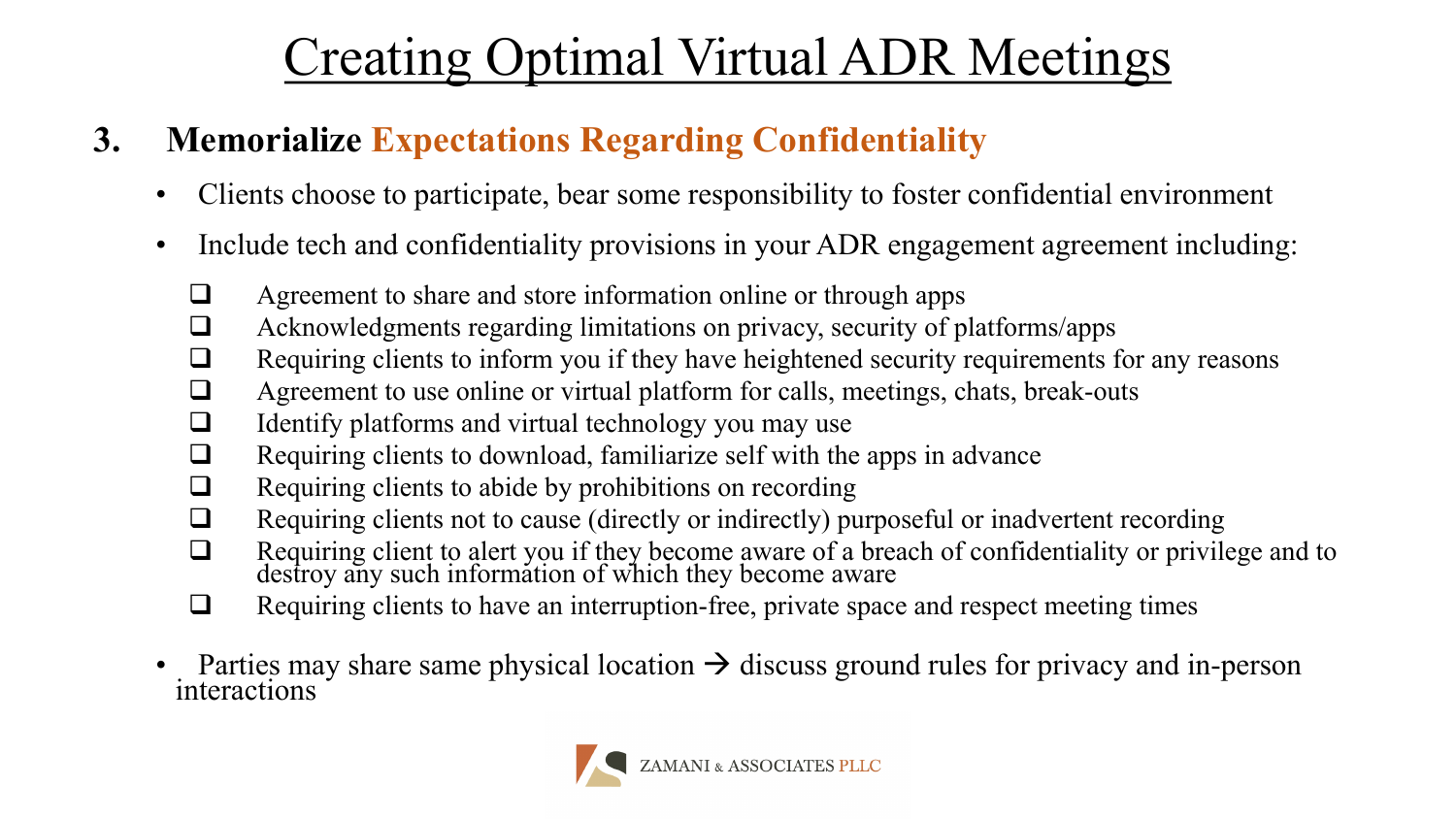### **4. Discuss platform and tech disruption plans well in advance**

- Explain how clients may download your preferred platform
- Explain the privacy features
- Consider all features you will have enabled and explain why
	- **DO** have a password
	- $\Box$  DO enable waiting rooms
	- DO consider predesignating waiting rooms to minimize the measurable minutes it takes to get going
	- □ DO consider whether you will enable chat
	- DO consider whether you will screen share or use a white board
- Describe, offer a practice session on how to use the app
- Acknowledge limitations of the app
- Share plans/instructions in event of technology fail/disruptions
- Prepare back-up plan if WiFi connection fails that is automatic (e.g. conference call in- number for all; share cell phone numbers; reschedule to a pre-set back-up date)

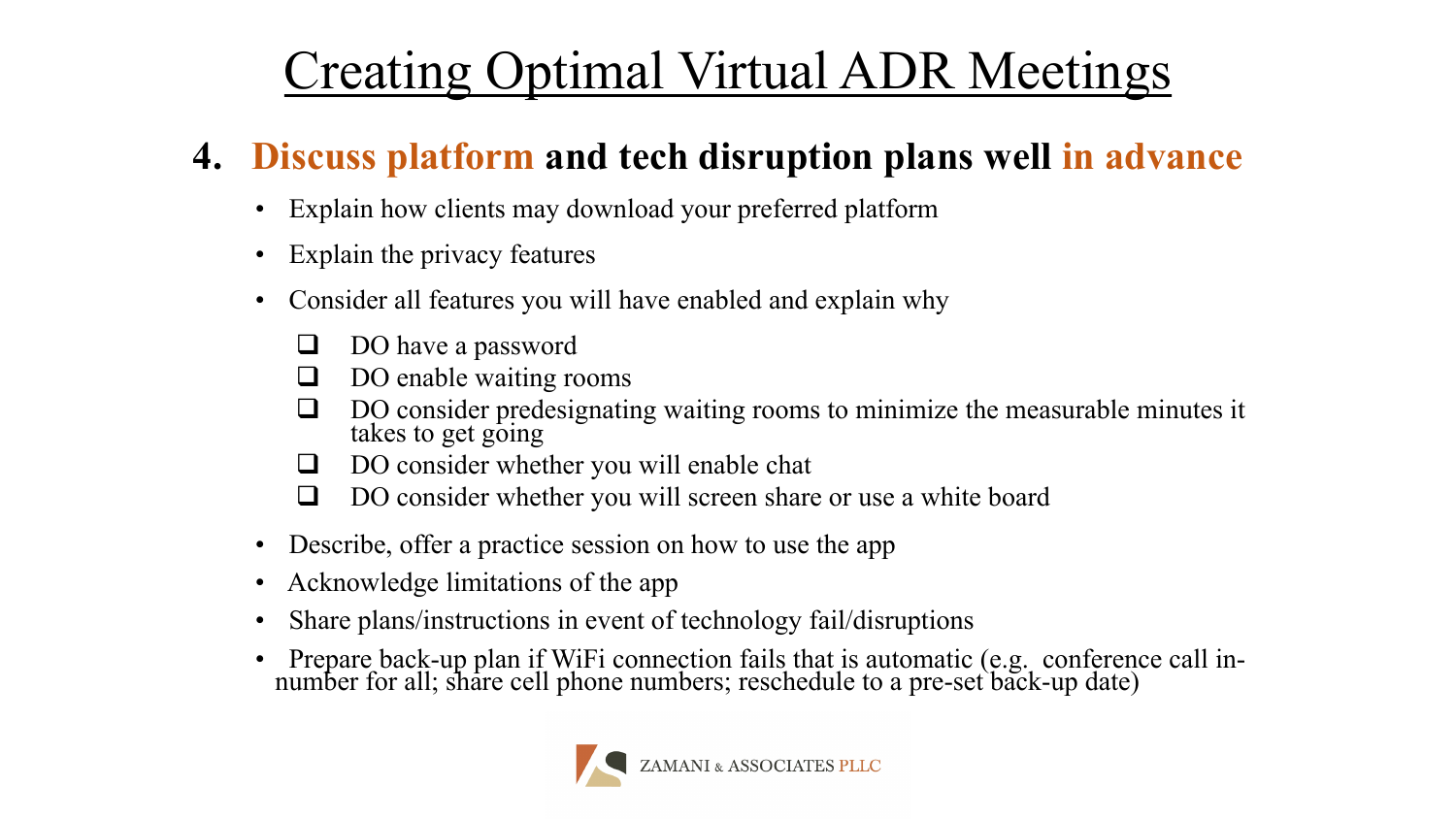#### **5. Clear Communications**

- Send a clear email memorializing meetings
	- $\Box$  Email invitation with link in advance
	- $\Box$  Use a clearly identifiable subject line (uniform for ADR sessions) so you can easily re-forward as needed
	- □ Confirm meeting the day before and send instructions again on tech fail back-up plans
- •Set a clear plan for start of meeting (agenda, timeline for group/staggered starts)
	- $\Box$  Be ready at least 5 min in advance
	- □ Share timeline in advance, disclose to all
	- $\Box$  Allow for a 15-minute buffer at close of meeting
	- $\Box$  Require all participants to show their video
- Solicit feedback after the meeting on technology
	- $\Box$  Be prepared not to charge for tech failure

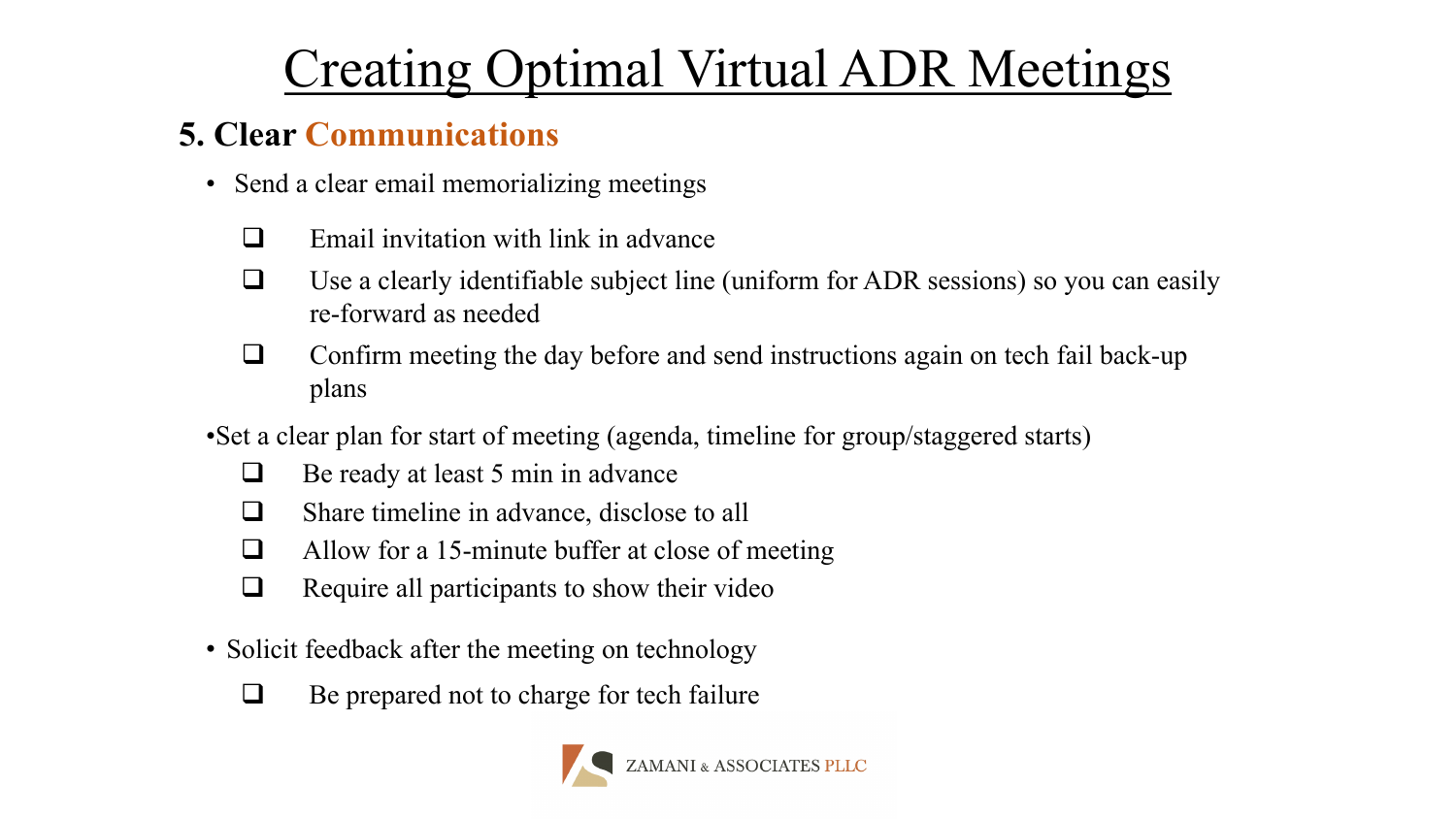### **5. Clear Communications Continued…**

- Lead by example— stay calm
- Have a clear vision as to how you will conduct your ADR sessions
	- $\Box$  Tell your clients or counsel in advance whether you will meet altogether, or individually, especially at the start of a session
	- $\Box$  Discuss how you will keep minutes or share a screen
	- $\Box$  Explain when you will take breaks and how you will signal them to come back to session
	- $\Box$  Explain break-out rooms and when you will use them
	- $\Box$  Explain any ground rules (only one person talks at a time)
- Plan on regular check-ins with both parties

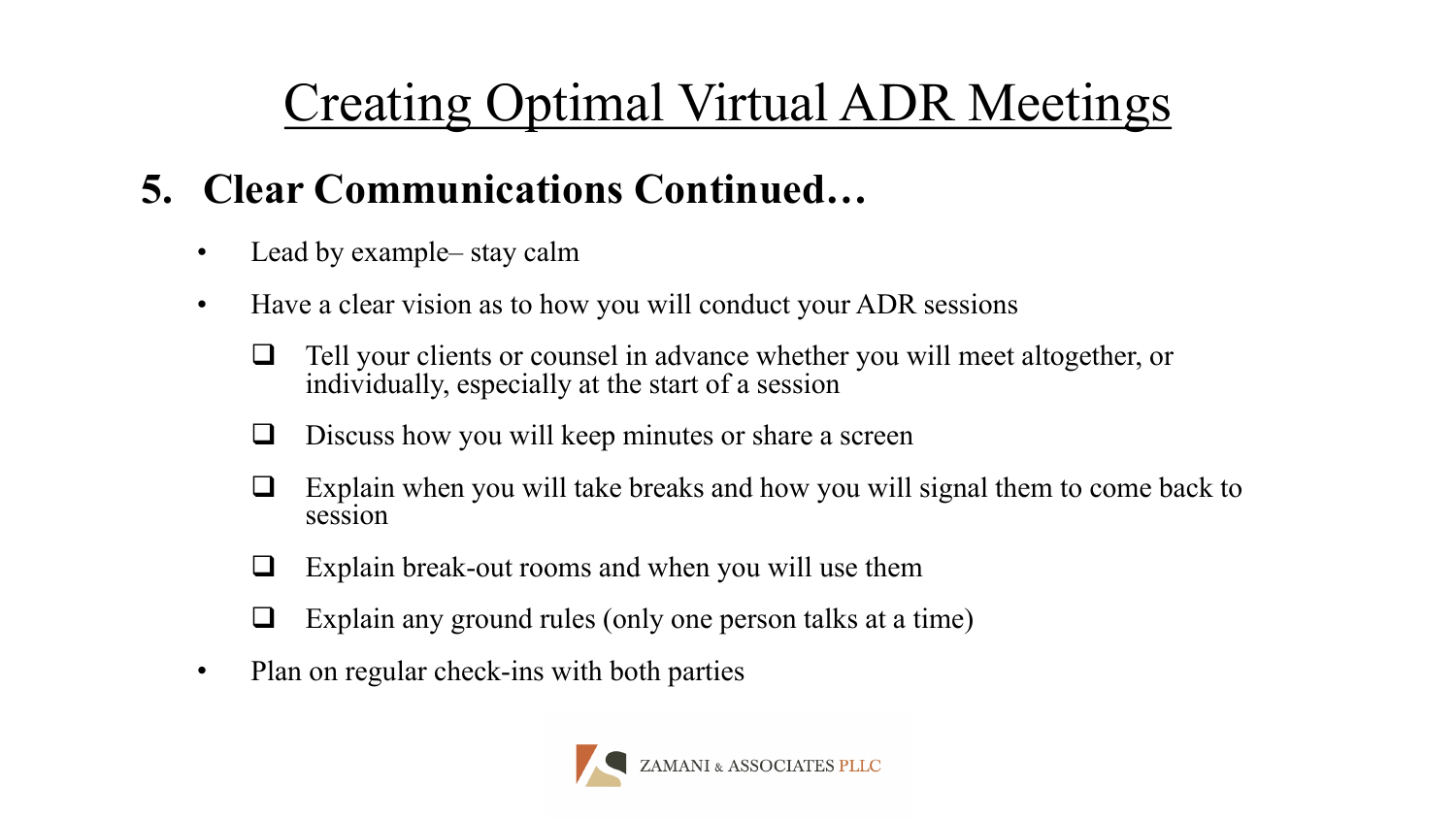### **6.** Meeting on-line is exhausting  $\rightarrow$  **Plan Breaks!**

- ADR facilitators are tasked with:
	- Taking minutes/notes
	- Tending to clients and facilitating their interactions
	- Actively listening, reading clients
	- Managing technology
	- Sharing and reviewing documents
	- Monitoring confidentiality
	- Managing expectations and emotions in the virtual space
	- Facilitating resolution